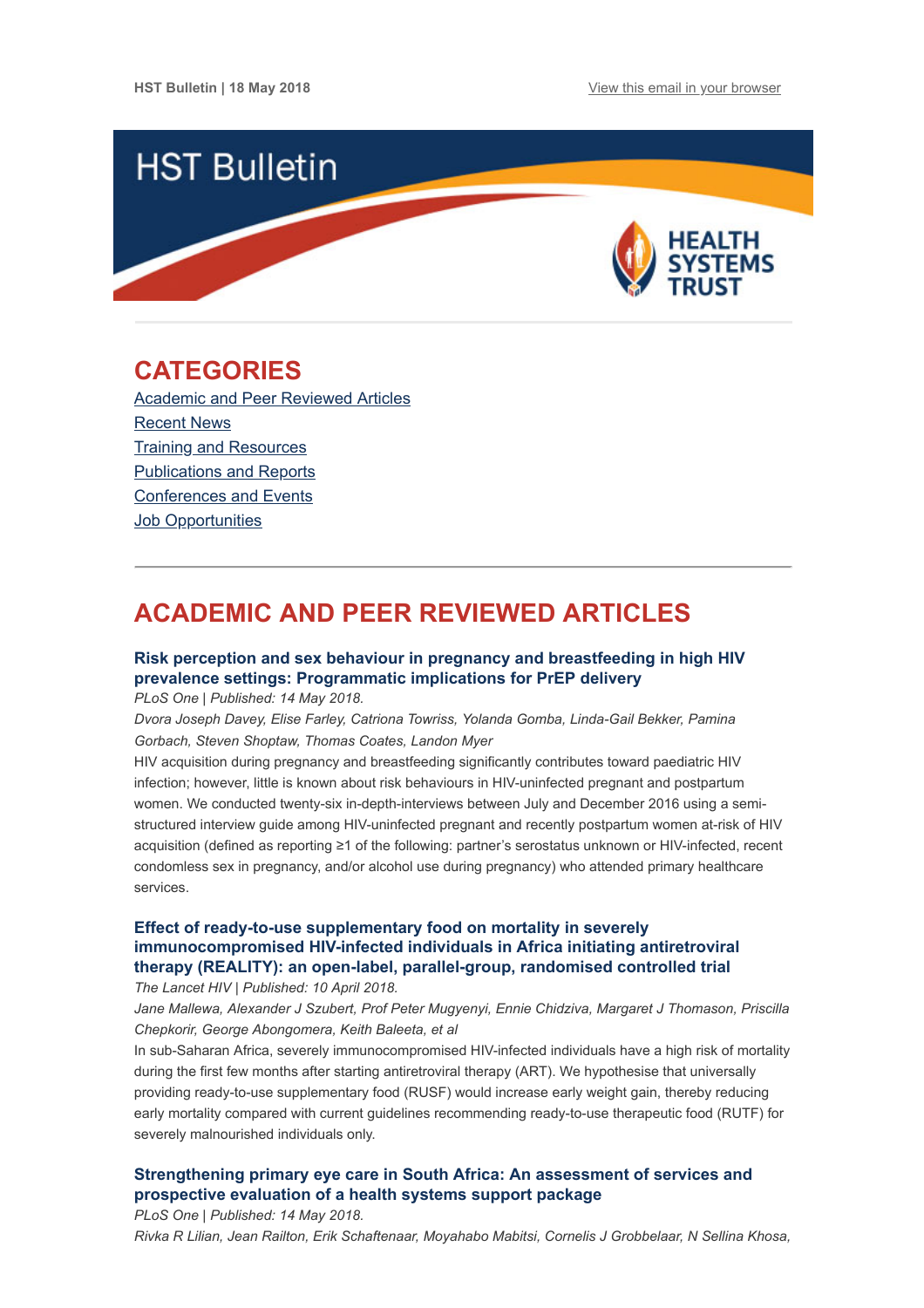#### *Babra H Maluleke, Helen E Struthers, et al*

Visual impairment is a significant public health concern, particularly in low- and middle-income countries where eye care is predominantly provided at the primary healthcare (PHC) level, known as primary eye care. This study aimed to perform an evaluation of primary eye care services in three districts of South Africa and to assess whether an ophthalmic health system strengthening (HSS) package could improve these services.

## **[Five year neurodevelopment outcomes of perinatally HIV](https://onlinelibrary.wiley.com/doi/full/10.1002/jia2.25106)**‐**infected children on early limited or deferred continuous antiretroviral therapy**

*Journal of the International AIDS Society | Published: 3 May 2018.*

Barbara Laughton, Morna Cornell, Martin Kidd, Priscilla Estelle Springer, Els Françoise Marie-Thérèse *Dobbels, Anita Janse Van Rensburg, Kennedy Otwombe, Abdel Babiker, et al*

Early antiretroviral therapy (ART) has improved neurodevelopmental outcomes of HIV-infected (HIVpositive) children; however, little is known about the longer term outcomes in infants commencing early ART or whether temporary ART interruption might have long-term consequences. In the children with HIV early antiretroviral treatment (CHER) trial, HIV‐infected infants ≤12 weeks of age with CD4 ≥25% were randomized to deferred ART (ART‐Def); immediate time‐limited ART for 40 weeks (ART‐40W) or 96 weeks (ART‐96W). ART was restarted in the time‐limited arms for immunologic/clinical progression. Our objective was to compare the neurodevelopmental profiles in all three arms of Cape Town CHER participants.

### **[Feasibility of using postal and web-based surveys to estimate the prevalence of](http://journals.plos.org/plosone/article?id=10.1371/journal.pone.0197022) tuberculosis among health care workers in South Africa**

*PLoS One | Published: 10 May 2018.*

*Pinky N Manana, Lazarus Kuonza, Alfred Musekiwa, Hendrik Koornhof, Ananta Nanoo, Nazir Ismail* Health Care Workers (HCWs) are among the highest risk groups for contracting tuberculosis (TB), which is ranked the third most common occupational health disease in South Africa. Little is known about the true extent of the burden of TB among South African HCWs and current surveillance approaches are inadequate. The study aimed to determine the feasibility of using postal and web-based surveys accessed through registries of registered professionals to estimate the prevalence of TB among HCWs in South Africa.

### **[A cross-sectional exploratory study of knowledge, attitudes, and practices of](https://bmcemergmed.biomedcentral.com/articles/10.1186/s12873-018-0162-9) emergency health care providers in the assessment of child maltreatment in Maputo, Mozambique**

#### *BMC Emergency Medicine | Published: 9 May 2018.*

*Liliana Pinto, Adriana Lein, Raquel Mahoque, David W Wright, Scott M Sasser, Catherine A Staton* In Mozambique, and other low-income countries (LICs), there is little information on the burden of child maltreatment (CM). Emergency care services (ECS) play an important role in recognizing, treating, and intervening in situations of CM. We aim to identify knowledge, attitudes, and practices regarding CM among health care providers in ECS at Mavalane General Hospital in Maputo, Mozambique.

### **Early safety and efficacy of the combination of bedaquiline and delamanid for the [treatment of patients with drug-resistant tuberculosis in Armenia, India, and South](https://www.thelancet.com/journals/laninf/article/PIIS1473-3099(18)30100-2/fulltext) Africa: a retrospective cohort study**

*The Lancet Infectious Diseases | Published: 13 February 2018.*

*Gabriella Ferlazzo, Erika Mohr, Chinmay Laxmeshwar, Catherine Hewison, Jennifer Hughes, Sylvie Jonckheere, Naira Khachatryan, Virginia De Avezedo*

Bedaquiline and delamanid have been approved for treatment of multidrug-resistant (MDR) tuberculosis in the past 5 years. Because of theoretical safety concerns, patients have been unable to access the two drugs in combination. Médecins Sans Frontières has supported the use of combination bedaquiline and delamanid for people with few treatment options since 2016. We describe early safety and efficacy of regimens containing the bedaquiline and delamanid combination in patients with drug-resistant tuberculosis in Yerevan, Armenia; Mumbai, India; and Khayelitsha, South Africa.

**[\(Return to Top\)](#page-0-1)**

## <span id="page-1-0"></span>**RECENT NEWS**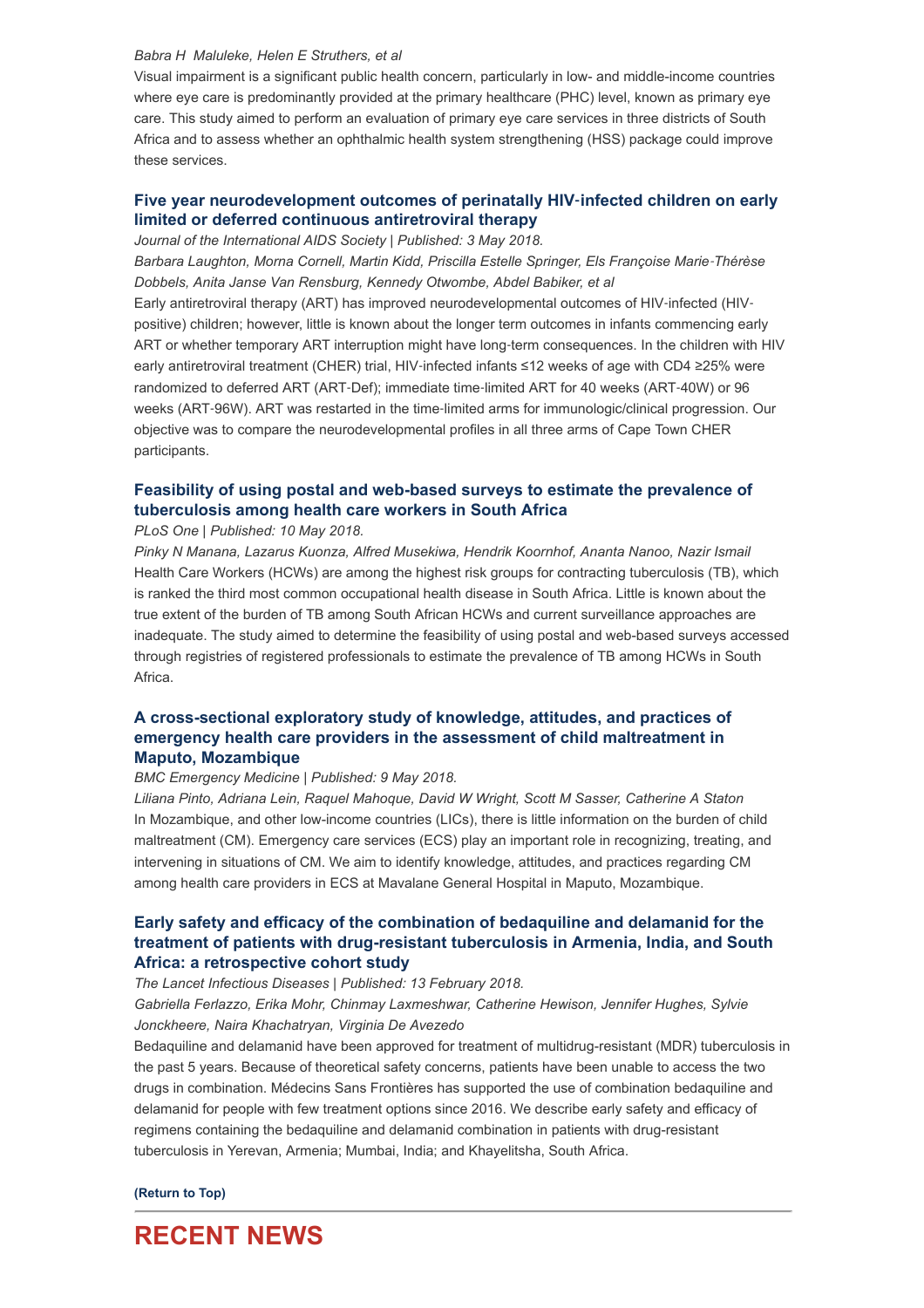### **[Why do so many South Africans die of TB?](https://www.dailymaverick.co.za/article/2018-05-17-groundup-why-do-so-many-south-africans-die-of-tb/#.Wv18VUiFPIV)**

#### *GroundUp | 17 May 2018.*

Listeriosis has killed about 200 people since January last year... In the last 14 hours about the same number of people died of another bacterium –Tuberculosis. The World Health Organisation estimates that 124,000 people died of TB in South Africa in 2016 (about 330 daily). It is the country's leading cause of death, and has been made much worse by the HIV epidemic: over 80% of people who died of TB in 2016 were also infected with HIV. People with damaged immune systems are at much greater risk of becoming ill with TB.

### **[No more victim blaming: Preventing HIV in young women](https://www.health-e.org.za/2018/05/14/no-more-victim-blaming-preventing-hiv-in-young-women/)**

#### *Health-e News |14 May 2018.*

An estimated 2 000 new HIV infections occur in young women and girls every week in South Africa. Two high-profile programmes are aiming to address this crisis. In this joint Spotlight/Health-e News Service special investigation goes beyond the bells and whistles and asks what difference these programmes are really making.

#### **[Family physicians are improving health care in South Africa's rural communities](https://theconversation.com/family-physicians-are-improving-health-care-in-south-africas-rural-communities-94768)**

*The Conversation Africa | 1 May 2018.*

In developing countries – and particularly in sub-Saharan Africa – most primary care services are offered by nurses, not doctors as is the case in developed countries. In addition most of the doctors have no specific training in family medicine or primary care.

## **[Improving service delivery: Challenges in the public sector and how to address](https://www.dailymaverick.co.za/article/2018-05-14-improving-service-delivery-challenges-in-the-public-sector-and-how-to-address-them/#.WvqrLWiFPIV) them**

#### *Daily Maverick | 14 May 2018.*

Public sector reform is essential to ensure that the most vulnerable receive the benefits of our progressive social policies. The death of 144 patients in the Life Esidimeni tragedy is symbolic of broader public sector failures. Other public-sector failures seem less significant or inconsequential. To prevent future tragedies of this nature we must acknowledge that they are not isolated events and are symptoms of systemic public-sector failure.

#### **[How mine dumps in South Africa affect the health of communities living nearby](https://theconversation.com/how-mine-dumps-in-south-africa-affect-the-health-of-communities-living-nearby-77113)**

*The Conversation Africa | 2 May 2018.*

Mining is a major economic activity in many developing countries. In South Africa, mining of gold, coal and other natural resources has played a significant role in the country's economy, with both positive and negative consequences.

#### **[Experimental vaccine to be used against Ebola outbreak in the DRC](https://www.statnews.com/2018/05/13/ebola-vaccination-program-could-begin-this-week-in-the-drc/?utm_source=STAT+Newsletters&utm_campaign=24ef4791b3-Pharmalot&utm_medium=email&utm_term=0_8cab1d7961-24ef4791b3-149648021)**

#### *STAT | 13 May 2018.*

A campaign to vaccinate people at risk of developing Ebola in the latest outbreak in the Democratic Republic of the Congo could begin by the end of this week, Tedros Adhanom Ghebreyesus, the directorgeneral of the World Health Organization, said Sunday.

#### **[This small island paradise is showing Africa how to beat Malaria](https://www.ozy.com/acumen/this-small-island-paradise-is-showing-africa-how-to-beat-malaria/86396?utm_source=Global+Health+NOW+Main+List&utm_campaign=f0f48656a9-EMAIL_CAMPAIGN_2018_05_14&utm_medium=email&utm_term=0_8d0d062dbd-f0f48656a9-2811001)**

#### *OZY |14 May 2018.*

Hamilton Nascimento remembers missing months of school as a child when he repeatedly got sick with malaria. It used to be an unavoidable part of life in São Tomé and Príncipe, a nation of two tiny islands in West Africa's Gulf of Guinea, where Nascimento grew up. But not anymore.

**[\(Return to Top\)](#page-0-1)**

## <span id="page-2-0"></span>**TRAINING AND RESOURCES**

### **[Px Pulse podcast: From the Trenches, Advocates Share Their Prevention Priorities](https://www.avac.org/podcast/advocates-share-prevention-priorities)** *Px Pulse | 30 April 2018.*

Px Pulse is a project of AVAC and its partners in the Coalition to Accelerate and Support Prevention Research. Each month the podcast will use interviews, discussion and first-person reflections to explore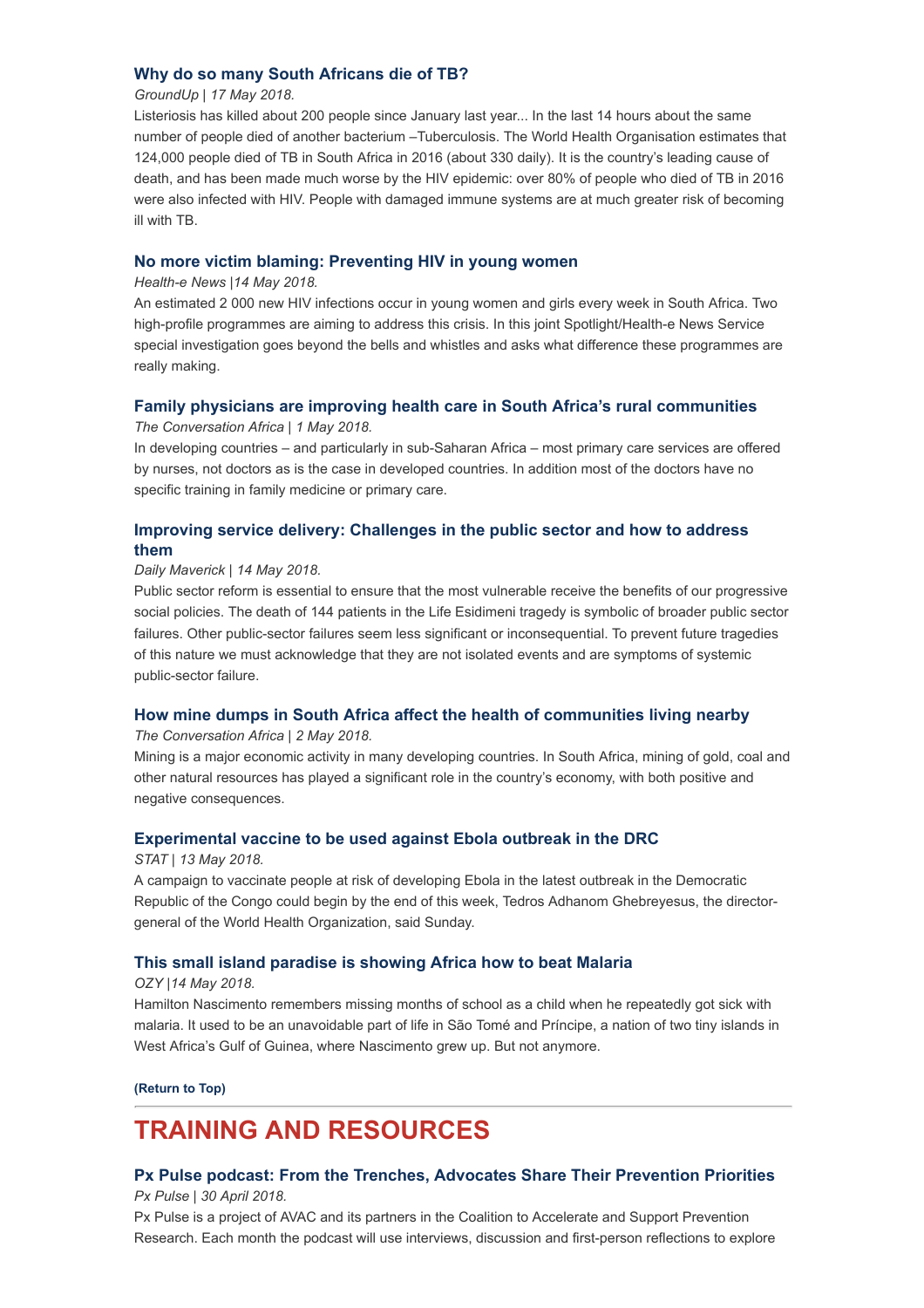vital topics confronting the field of HIV prevention research.

Px Pulse features in-depth conversations with voices from the field or listen to highlighted selections from those interviews.

In this episode the podcast brings you two different conversations, each throwing a spotlight on different aspects of HIV prevention advocacy today.

#### **[\(Return to Top\)](#page-0-1)**

# <span id="page-3-0"></span>**PUBLICATIONS AND REPORTS**

## **[Saving lives, spending less: a strategic response to NCDs](http://apps.who.int/iris/bitstream/handle/10665/272534/WHO-NMH-NVI-18.8-eng.pdf)**

*World Health Organisation | 16 May 2018.*

[This] new WHO report…shows that the world's poorest countries can gain US\$350 billion by 2030 by scaling up investments in preventing and treating chronic diseases, like heart disease and cancer, that cost an additional US\$1.27 per person annually. Such actions would save more than 8 million lives over the same period.

The report … reveals, for the first time, the financing needs and returns on investment of WHO's costeffective and feasible "best buy" policies to protect people from noncommunicable diseases (NCDs), the world's leading causes of ill health and death.

#### **[Managing epidemics: Key facts about major deadly diseases](http://www.who.int/emergencies/diseases/managing-epidemics/en/)**

#### *World Health Organisation | May 2018.*

This manual provides concise and up-to-date knowledge on 15 infectious diseases that have the potential to become international threats, and tips on how to respond to each of them.

The 21st century has already been marked by major epidemics. Old diseases - cholera, plague and yellow fever - have returned, and new ones have emerged - SARS, pandemic influenza, MERS, Ebola and Zika. These epidemics and their impact on global public health have convinced the world's governments of the need for a collective and coordinated defense against emerging public health threats and accelerated the revision of the International Health Regulations (2005), entered into force in 2007.

### **[Integrating neglected tropical diseases in global health and development: Fourth](http://apps.who.int/iris/bitstream/handle/10665/255011/9789241565448-eng.pdf?sequence=1) WHO report on neglected tropical diseases**

#### *World Health Organisation | 19 April 2018.*

Integrating neglected tropical diseases into global health and development: fourth WHO report on neglected tropical diseases evaluates the changing global public health landscape; assesses progress towards the 2020 targets; and considers the possible core elements of a strategic vision to integrating neglected tropical diseases into the 2030 Agenda of the Sustainable Development Goals.

**[\(Return to Top\)](#page-0-1)**

## <span id="page-3-1"></span>**CONFERENCES AND EVENTS**

#### **[Africa Health](https://www.africahealthexhibition.com/en/home-register.html)**

29-31 May 2018 Gallagher Convention Centre, Johannesburg, South Africa

#### **[SACIM 2018 Integrative Medicine Congress](http://www.integrativemedcongress.com/)**

17-18 November 2018 NH The Lord Charles Hotel, Somerset West, Cape Town, South Africa

#### **[International Conference on Community Nursing and Public Health](https://community.nursingconference.com/)**

19-21 November 2018 Protea Hotel Cape Town Waterfront Breakwater Lodge, Cape Town, South Africa

**[\(Return to Top\)](#page-0-1)**